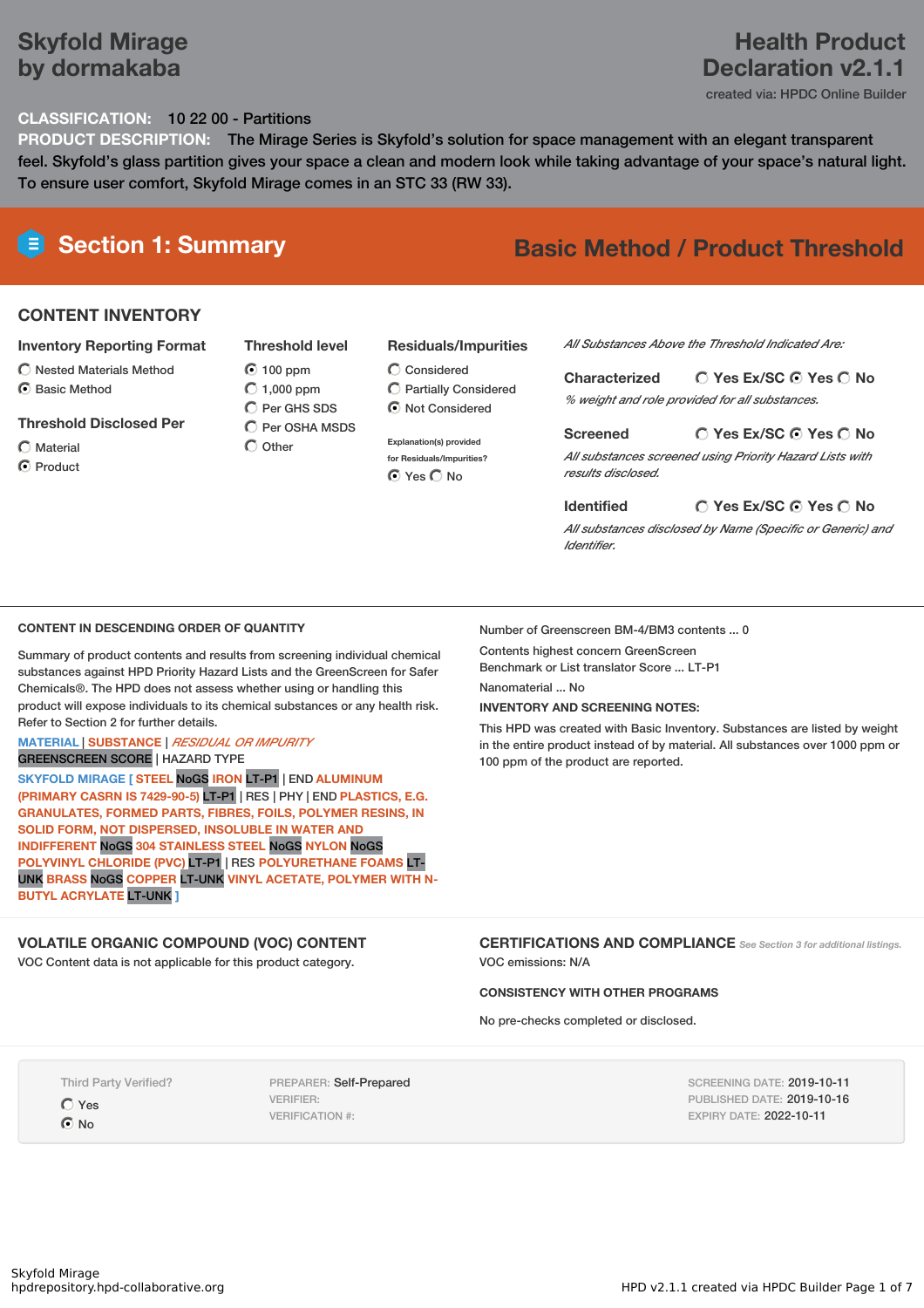This section lists contents in a product based on specific threshold(s) and reports detailed health information including hazards. This *HPD uses the inventory method indicated above, which is one of three possible methods:*

- *Basic Inventory method with Product-level threshold.*
- *Nested Material Inventory method with Product-level threshold*
- *Nested Material Inventory method with individual Material-level thresholds*

Definitions and requirements for the three inventory methods and requirements for each data field can be found in the HPD Open *Standard version 2.1.1, available on the HPDC website at: [www.hpd-collaborative.org/hpd-2-1-1-standard](https://www.hpd-collaborative.org/hpd-2-1-1-standard)*

| <b>SKYFOLD MIRAGE</b>                        |                                                                                                                      |                    |                    |                                         |                                   |                                                |
|----------------------------------------------|----------------------------------------------------------------------------------------------------------------------|--------------------|--------------------|-----------------------------------------|-----------------------------------|------------------------------------------------|
| PRODUCT THRESHOLD: 100 ppm                   |                                                                                                                      |                    |                    | RESIDUALS AND IMPURITIES CONSIDERED: NO |                                   |                                                |
| threshold.                                   | RESIDUALS AND IMPURITIES NOTES: No residuals or impurities are expected in these materials at or above the inventory |                    |                    |                                         |                                   |                                                |
| OTHER PRODUCT NOTES: -                       |                                                                                                                      |                    |                    |                                         |                                   |                                                |
| <b>STEEL</b>                                 |                                                                                                                      |                    |                    |                                         |                                   | ID: 12597-69-2                                 |
|                                              | HAZARD SCREENING METHOD: Pharos Chemical and Materials Library                                                       |                    |                    | HAZARD SCREENING DATE: 2019-10-11       |                                   |                                                |
| %: 37.75 - 37.75                             | GS: NoGS                                                                                                             | RC:<br><b>Both</b> | NANO:<br><b>No</b> | <b>Components</b>                       |                                   | ROLE: Motor Base, Lifting Mechanism, Motor     |
| <b>HAZARD TYPE</b>                           | <b>AGENCY AND LIST TITLES</b>                                                                                        |                    | WARNINGS           |                                         |                                   |                                                |
| None found                                   |                                                                                                                      |                    |                    |                                         |                                   | No warnings found on HPD Priority Hazard Lists |
| <b>IRON</b>                                  | HAZARD SCREENING METHOD: Pharos Chemical and Materials Library                                                       |                    |                    |                                         | HAZARD SCREENING DATE: 2019-10-11 | ID: 7439-89-6                                  |
| %: $34.13 - 34.13$                           | GS: LT-P1                                                                                                            |                    |                    | RC: Both                                | NANO: No                          | ROLE: Motor                                    |
| <b>HAZARD TYPE</b>                           | <b>AGENCY AND LIST TITLES</b>                                                                                        |                    | WARNINGS           |                                         |                                   |                                                |
| <b>ENDOCRINE</b>                             | <b>TEDX - Potential Endocrine Disruptors</b>                                                                         |                    |                    | <b>Potential Endocrine Disruptor</b>    |                                   |                                                |
| <b>SUBSTANCE NOTES: -</b>                    |                                                                                                                      |                    |                    |                                         |                                   |                                                |
| <b>ALUMINUM (PRIMARY CASRN IS 7429-90-5)</b> |                                                                                                                      |                    |                    |                                         |                                   | ID: 477951-22-7                                |
|                                              | HAZARD SCREENING METHOD: Pharos Chemical and Materials Library                                                       |                    |                    | HAZARD SCREENING DATE: 2019-10-11       |                                   |                                                |
| %: $24.77 - 24.77$                           | GS: LT-P1                                                                                                            |                    | RC: Both           | NANO: No                                |                                   | ROLE: Lifting Mechanism                        |
|                                              |                                                                                                                      |                    |                    |                                         |                                   |                                                |

an an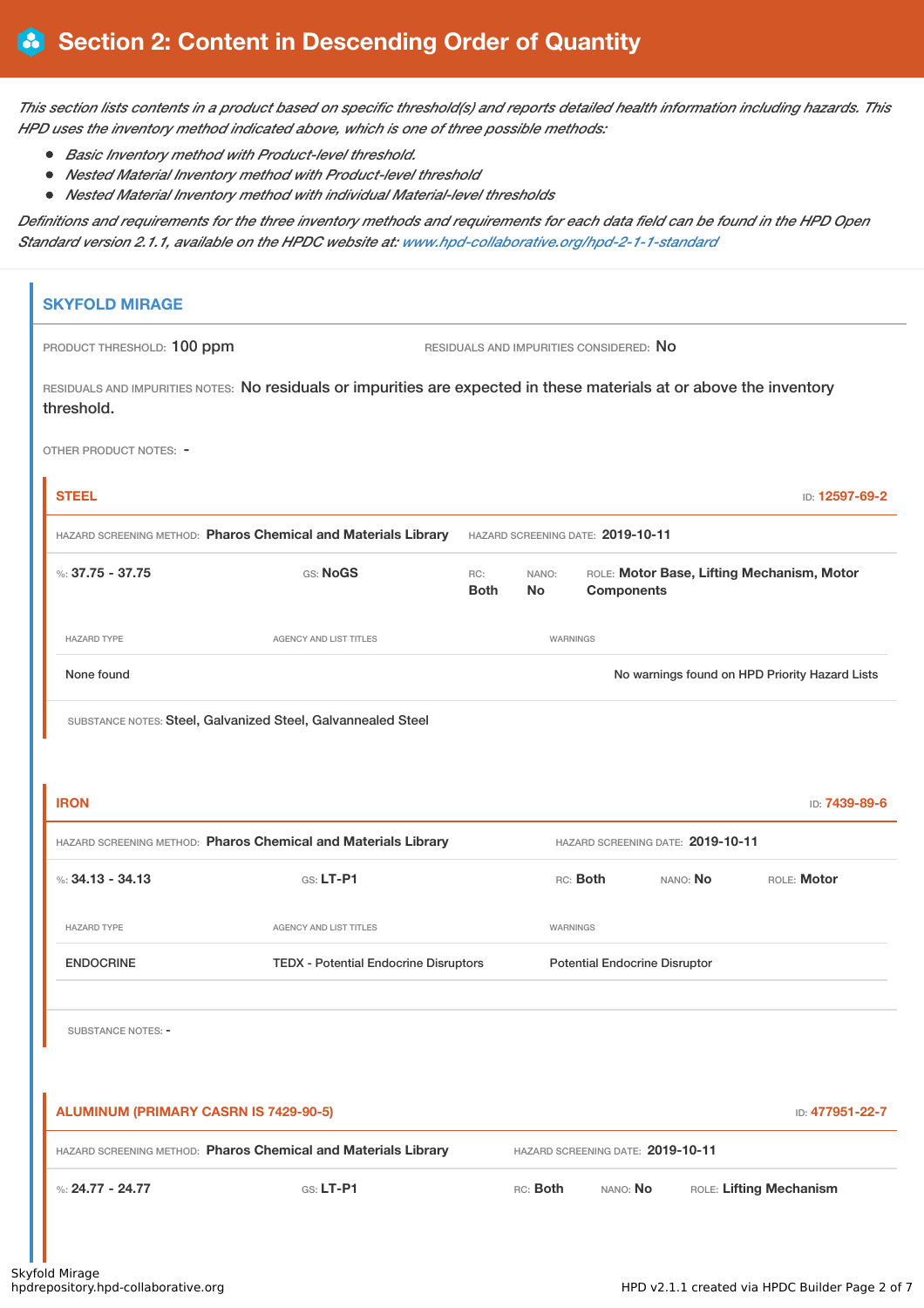| <b>HAZARD TYPE</b>         | AGENCY AND LIST TITLES                       | <b>WARNINGS</b>                                       |
|----------------------------|----------------------------------------------|-------------------------------------------------------|
| <b>RESPIRATORY</b>         | AOEC - Asthmagens                            | Asthmagen (Rs) - sensitizer-induced                   |
| PHYSICAL HAZARD (REACTIVE) | EU - GHS (H-Statements)                      | H <sub>228</sub> - Flammable solid                    |
| PHYSICAL HAZARD (REACTIVE) | EU - GHS (H-Statements)                      | H250 - Catches fire spontaneously if exposed to air   |
| PHYSICAL HAZARD (REACTIVE) | EU - GHS (H-Statements)                      | H261 - In contact with water releases flammable gases |
| <b>ENDOCRINE</b>           | <b>TEDX</b> - Potential Endocrine Disruptors | <b>Potential Endocrine Disruptor</b>                  |

SUBSTANCE NOTES: The hazards associated with aluminum are dependent upon the form in which aluminum is provided. As aluminum is inert upon receipt by dormakaba and unlikely to leach from the product into the environment, the risk of exposure to aluminum components is negligible and the listed hazards can be deemed irrelevant to the end-user.

#### **PLASTICS, E.G. GRANULATES, FORMED PARTS, FIBRES, FOILS, POLYMER RESINS, IN SOLID FORM, NOT DISPERSED, INSOLUBLE IN WATER AND INDIFFERENT**

ID: **937182-60-0**

| HAZARD SCREENING METHOD: Pharos Chemical and Materials Library |                               | HAZARD SCREENING DATE: 2019-10-11 |             |              |                                                |
|----------------------------------------------------------------|-------------------------------|-----------------------------------|-------------|--------------|------------------------------------------------|
| %: 1.20 - 1.20                                                 | GS: NoGS                      |                                   | RC:<br>None | NANO:<br>No. | ROLE: Lifting Mechanism<br><b>Components</b>   |
| <b>HAZARD TYPE</b>                                             | <b>AGENCY AND LIST TITLES</b> | <b>WARNINGS</b>                   |             |              |                                                |
| None found                                                     |                               |                                   |             |              | No warnings found on HPD Priority Hazard Lists |
|                                                                |                               |                                   |             |              |                                                |

SUBSTANCE NOTES: -

T

| <b>304 STAINLESS STEEL</b> |                                                                |                                   |                                   | ID: 12597-68-1                                 |
|----------------------------|----------------------------------------------------------------|-----------------------------------|-----------------------------------|------------------------------------------------|
|                            | HAZARD SCREENING METHOD: Pharos Chemical and Materials Library | HAZARD SCREENING DATE: 2019-10-11 |                                   |                                                |
| %: $0.90 - 0.90$           | GS: NoGS                                                       | RC: Both                          | NANO: No                          | ROLE: Motor Components                         |
| <b>HAZARD TYPE</b>         | <b>AGENCY AND LIST TITLES</b>                                  | WARNINGS                          |                                   |                                                |
| None found                 |                                                                |                                   |                                   | No warnings found on HPD Priority Hazard Lists |
| SUBSTANCE NOTES: -         |                                                                |                                   |                                   |                                                |
|                            |                                                                |                                   |                                   |                                                |
| <b>NYLON</b>               |                                                                |                                   |                                   | ID: 63428-83-1                                 |
|                            | HAZARD SCREENING METHOD: Pharos Chemical and Materials Library |                                   | HAZARD SCREENING DATE: 2019-10-11 |                                                |
| %: $0.61 - 0.61$           | GS: NoGS                                                       | RC: None                          | NANO: No                          | ROLE: Lifting Mechanism                        |
| <b>HAZARD TYPE</b>         | <b>AGENCY AND LIST TITLES</b>                                  | WARNINGS                          |                                   |                                                |
| None found                 |                                                                |                                   |                                   | No warnings found on HPD Priority Hazard Lists |
| SUBSTANCE NOTES: -         |                                                                |                                   |                                   |                                                |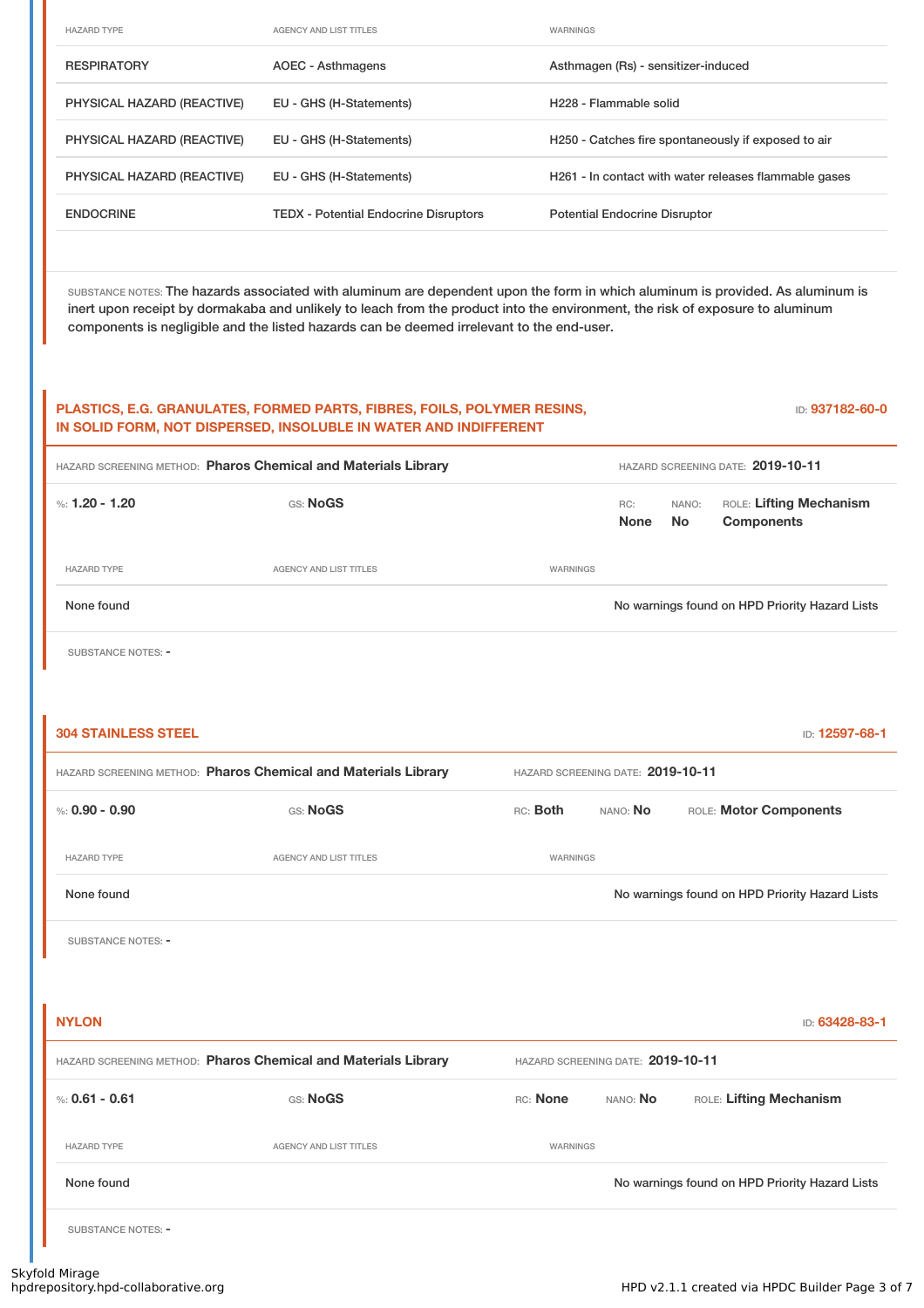| <b>RESPIRATORY</b>                                             | <b>AOEC - Asthmagens</b> | Asthmagen (Rs) - sensitizer-induced |                 |                         |  |  |
|----------------------------------------------------------------|--------------------------|-------------------------------------|-----------------|-------------------------|--|--|
| <b>HAZARD TYPE</b>                                             | AGENCY AND LIST TITLES   | WARNINGS                            |                 |                         |  |  |
| %: 0.48 - 0.48                                                 | $GS: LT-P1$              | RC: None                            | NANO: <b>No</b> | ROLE: Lifting Mechanism |  |  |
| HAZARD SCREENING METHOD: Pharos Chemical and Materials Library |                          | HAZARD SCREENING DATE: 2019-10-11   |                 |                         |  |  |

SUBSTANCE NOTES: Components made from a commonly used plastic. Users operating the product are not exposed to the PVC component, which is fully contained by the encasement. As such, the actual risks associated with the installation and use in a building are minimal and the listed hazards can be deemed irrelevant to the end-user.

| <b>POLYURETHANE FOAMS</b> |                                                                |                                   |                                   |          |                        | ID: 9009-54-5                                  |
|---------------------------|----------------------------------------------------------------|-----------------------------------|-----------------------------------|----------|------------------------|------------------------------------------------|
|                           | HAZARD SCREENING METHOD: Pharos Chemical and Materials Library | HAZARD SCREENING DATE: 2019-10-11 |                                   |          |                        |                                                |
| %: $0.11 - 0.11$          | GS: LT-UNK                                                     | RC: None                          | NANO: No                          |          |                        | ROLE: Lifting Mechanism Components             |
| <b>HAZARD TYPE</b>        | AGENCY AND LIST TITLES                                         |                                   | WARNINGS                          |          |                        |                                                |
| None found                |                                                                |                                   |                                   |          |                        | No warnings found on HPD Priority Hazard Lists |
| SUBSTANCE NOTES: -        |                                                                |                                   |                                   |          |                        |                                                |
|                           |                                                                |                                   |                                   |          |                        |                                                |
| <b>BRASS</b>              |                                                                |                                   |                                   |          |                        | ID: 12597-71-6                                 |
|                           | HAZARD SCREENING METHOD: Pharos Chemical and Materials Library |                                   | HAZARD SCREENING DATE: 2019-10-11 |          |                        |                                                |
| %: $0.03 - 0.03$          | GS: NoGS                                                       | RC: Both                          |                                   | NANO: No | ROLE: Motor Components |                                                |
| <b>HAZARD TYPE</b>        | AGENCY AND LIST TITLES                                         |                                   | WARNINGS                          |          |                        |                                                |
| None found                |                                                                |                                   |                                   |          |                        | No warnings found on HPD Priority Hazard Lists |
| <b>SUBSTANCE NOTES: -</b> |                                                                |                                   |                                   |          |                        |                                                |
|                           |                                                                |                                   |                                   |          |                        |                                                |
| <b>COPPER</b>             |                                                                |                                   |                                   |          |                        | ID: 7440-50-8                                  |
|                           | HAZARD SCREENING METHOD: Pharos Chemical and Materials Library | HAZARD SCREENING DATE: 2019-10-11 |                                   |          |                        |                                                |
| %: $0.01 - 0.01$          | GS: LT-UNK                                                     | RC: Both                          | NANO: No                          |          |                        | ROLE: Lifting Mechanism Components             |
| <b>HAZARD TYPE</b>        | AGENCY AND LIST TITLES                                         |                                   | WARNINGS                          |          |                        |                                                |
| None found                |                                                                |                                   |                                   |          |                        | No warnings found on HPD Priority Hazard Lists |
| SUBSTANCE NOTES: -        |                                                                |                                   |                                   |          |                        |                                                |
|                           |                                                                |                                   |                                   |          |                        |                                                |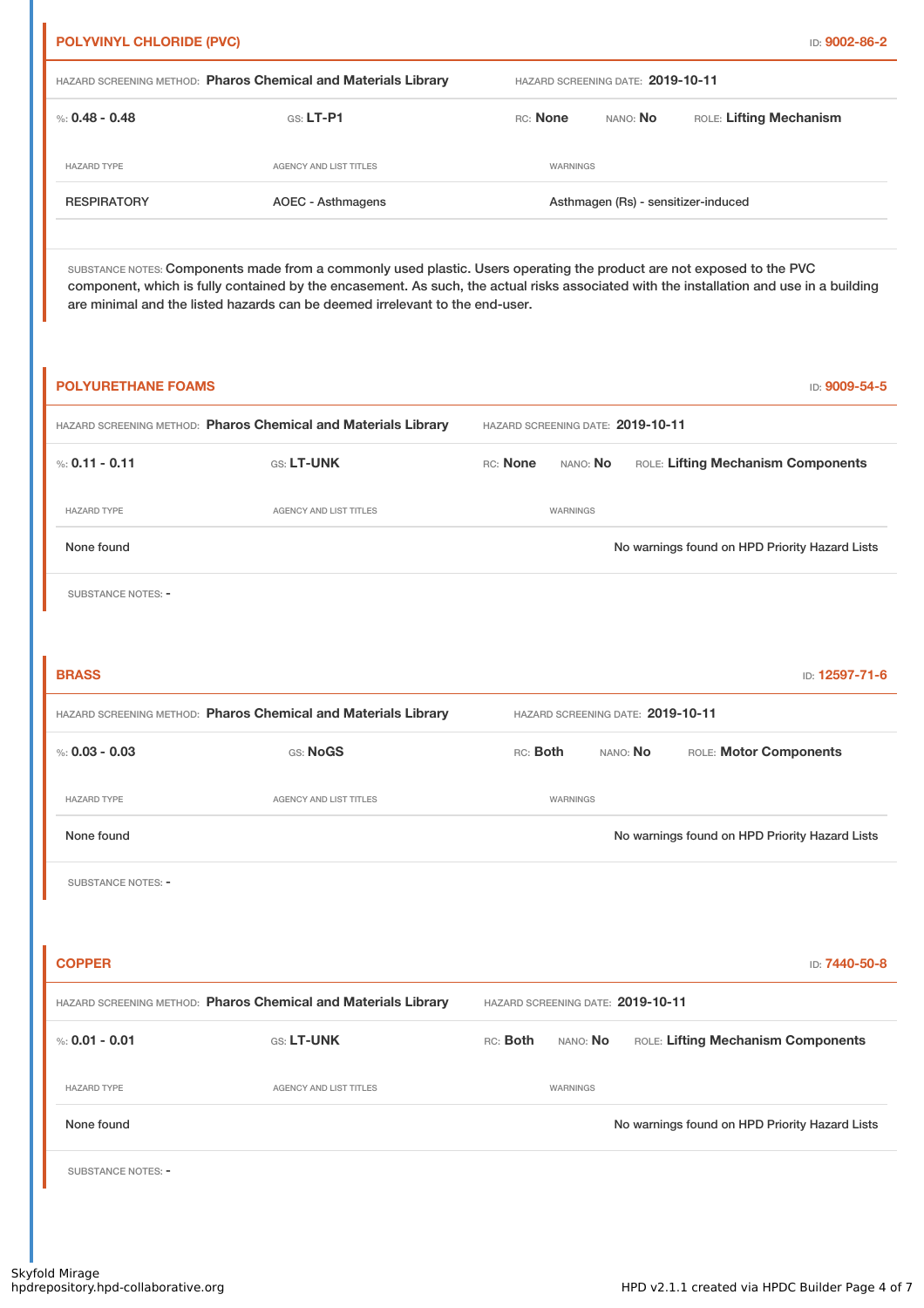| <b>VINYL ACETATE, POLYMER WITH N-BUTYL ACRYLATE</b>            |                        |                                   | <b>ID: 25067-01-0</b> |                                                |  |
|----------------------------------------------------------------|------------------------|-----------------------------------|-----------------------|------------------------------------------------|--|
| HAZARD SCREENING METHOD: Pharos Chemical and Materials Library |                        | HAZARD SCREENING DATE: 2019-10-11 |                       |                                                |  |
| %: 0.01 - 0.01                                                 | <b>GS: LT-UNK</b>      | RC: None                          | NANO: <b>No</b>       | ROLE: Lifting Mechanism Components             |  |
| <b>HAZARD TYPE</b>                                             | AGENCY AND LIST TITLES |                                   | WARNINGS              |                                                |  |
| None found                                                     |                        |                                   |                       | No warnings found on HPD Priority Hazard Lists |  |

SUBSTANCE NOTES: -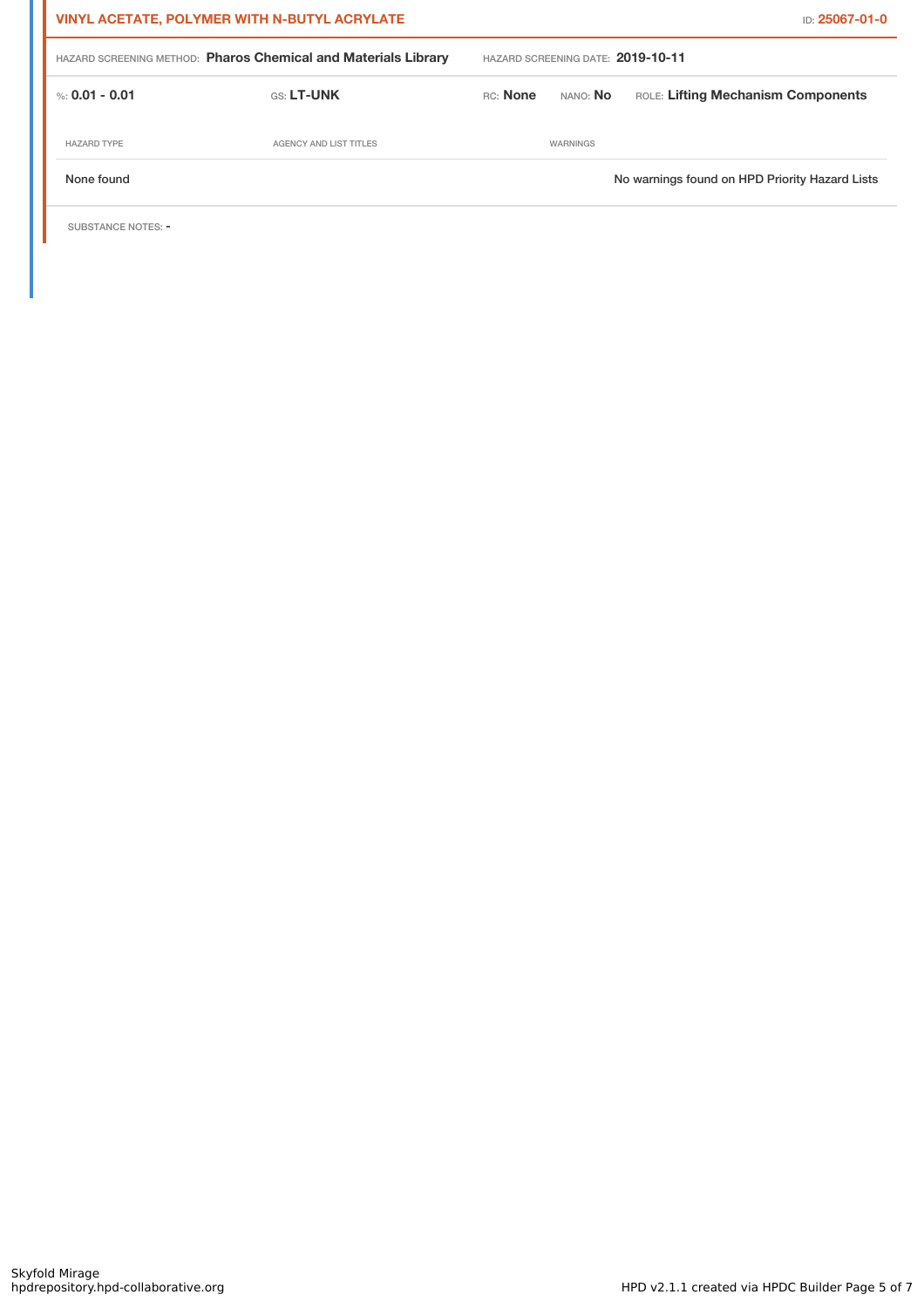This section lists applicable certification and standards compliance information for VOC emissions and VOC content. Other types of *health or environmental performance testing or certifications completed for the product may be provided.*

| <b>VOC EMISSIONS</b>                                          | N/A                                   |                                    |                       |  |
|---------------------------------------------------------------|---------------------------------------|------------------------------------|-----------------------|--|
| CERTIFYING PARTY: Self-declared<br>APPLICABLE FACILITIES: N/A | <b>ISSUE DATE: 2019-</b><br>$10 - 16$ | EXPIRY DATE: $2022$ -<br>$10 - 15$ | CERTIFIER OR LAB: N/A |  |
| CERTIFICATE URL:                                              |                                       |                                    |                       |  |

CERTIFICATION AND COMPLIANCE NOTES: This HPD is for a product which is NOT liquid/wet applied.

# **Section 4: Accessories**

This section lists related products or materials that the manufacturer requires or recommends for installation (such as adhesives or fasteners), maintenance, cleaning, or operations. For information relating to the contents of these related products, refer to their *applicable Health Product Declarations, if available.*

No accessories are required for this product.

### **Section 5: General Notes**

Skyfold is the world leader in acoustic vertical retractable walls. Our wall systems are completely electric and provide superior acoustics. With a simple keypad operation, a room can be quickly and quietly reconfigured to provide the user with tremendous space flexibility. Skyfold is committed to promoting environmentally mindful buildings through use of sustainable materials within our products and the sustainable processes used within our facilities. For more information, please go to: www.skyfold.com. Skyfold is part of the dormakaba Group. The information contained in this HPD is to be used only as a voluntary information on our products. dormakaba makes no representation or warranty as to the completeness or accuracy of the information contained herein. The products and specifications set forth in this HPD are subject to change without notice and dormakaba disclaims any and all liability for such changes. The information contained herein is provided without warranties of any kind, either express or implied, and dormakaba disclaims any and all liability for typographical, printing, or production errors or changes affecting the specifications contained herein. dormakaba DISCLAIMS ALL WARRANTIES, EXPRESS OR IMPLIED, INCLUDING, BUT NOT LIMITED TO, THE IMPLIED WARRANTIES OF MERCHANTABILITY AND FITNESS FOR A PARTICULAR PURPOSE. IN NO EVENT WILL dormakaba BE LIABLE FOR ANY INCIDENTAL, INDIRECT OR CONSEQUENTIAL DAMAGES ARISING FROM THE SALE OR USE OF ANY PRODUCT. All sales of products shall be subject to dormakaba's applicable General Terms and Conditions, a copy of which will be provided by your local dormakaba organisation upon request.